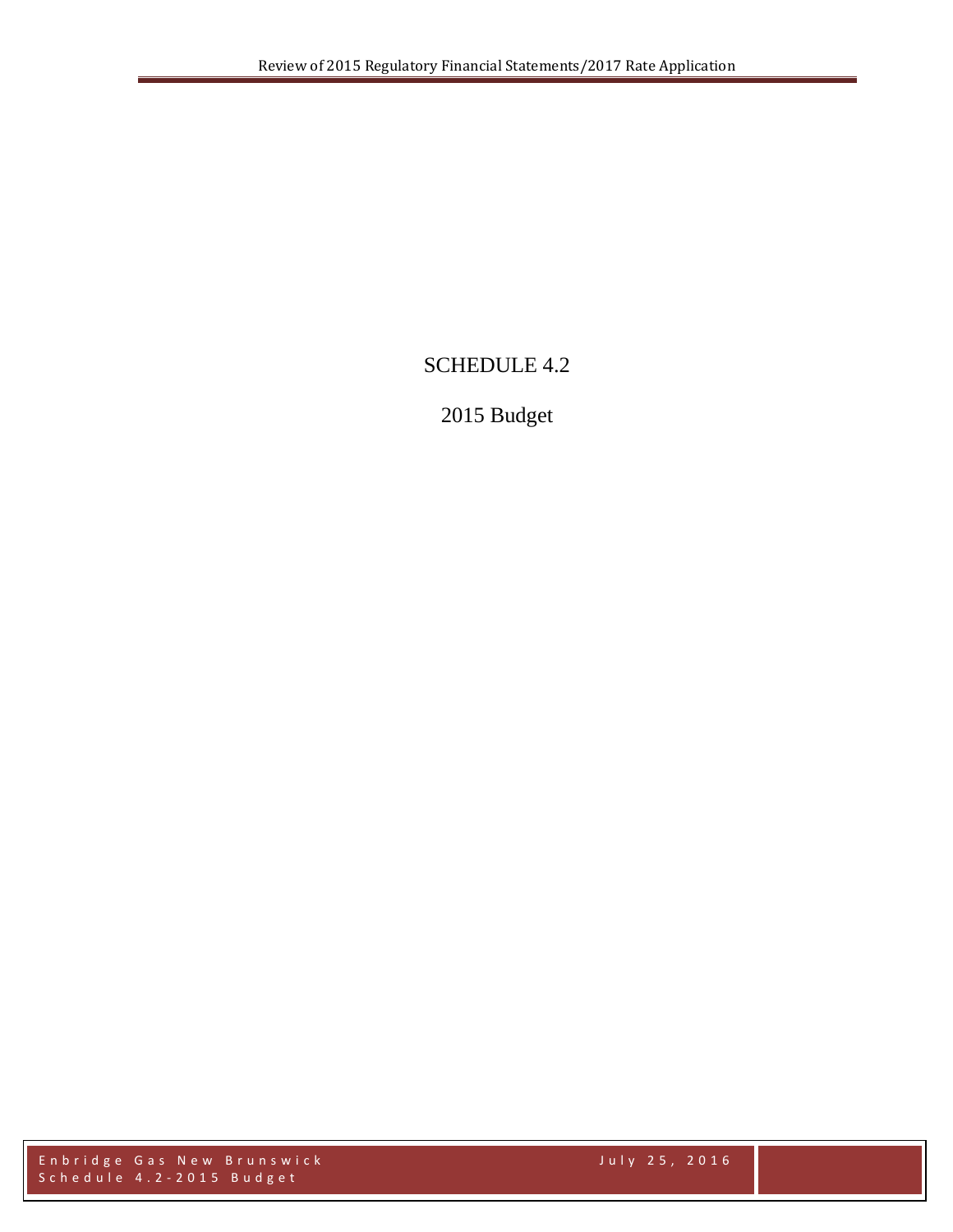Budget Balance Sheet for Regulatory Purposes For the year ended December 31, 2015

| 1             | (in thousands of dollars)                                                                                                                  |                         |
|---------------|--------------------------------------------------------------------------------------------------------------------------------------------|-------------------------|
| 2             | <b>Assets</b>                                                                                                                              | 2015                    |
| 3             | <b>Regulated Assets</b>                                                                                                                    |                         |
| 4<br>5        | <b>Property, Plant and Equipment (Note 2)</b><br>Gas Distributor Plant in Service - Net (includes AFUDC capitalized during 2015 of \$15.7) | \$<br>177,784           |
| 6             | <b>Construction Work In Progress - Gas Distributor Plant</b>                                                                               | 745                     |
| 7             | <b>Total Property, Plant &amp; Equipment</b>                                                                                               | 178,529                 |
| 8             | <b>Deferred Charges</b>                                                                                                                    |                         |
| 9<br>10<br>11 | Deferred Development Costs - Net (Note 3)<br>Development O&M Capitalized Costs - Net (Note 4)<br><b>Total Deferred Charges</b>             | 275<br>91,618<br>91,893 |
| 12            | <b>Short Term Investments</b>                                                                                                              | 2,975                   |
| 13            | <b>Total Regulated Rate Base Assets</b>                                                                                                    | 273,397                 |
|               | 14 Other Regulated Assets (Note 5)                                                                                                         | 30,907                  |
| 15            | <b>Total Regulated Assets</b>                                                                                                              | 304,304                 |
| 16            | <b>Regulatory Deferral (Note 1)</b>                                                                                                        | 181,709                 |
| 17            | <b>Total Assets</b>                                                                                                                        | \$<br>486,013           |
| 18            | <b>Liabilities and Partner's Equity</b>                                                                                                    |                         |
|               | 19 Partner's Equity (Ratebase) (Note 1)                                                                                                    | \$<br>130,299           |
|               | 20 Long-term Advances from Associates and Affiliates (Note 6)                                                                              | 161,750                 |
|               | 21 Other Regulated Liabilities (Note 7)                                                                                                    | 12,255                  |
| 22            |                                                                                                                                            | 304,304                 |
|               | 23 Partner's Equity (Regulatory Deferral)                                                                                                  | 181,709                 |
| 24            | <b>Total Liabilities and Equity</b>                                                                                                        | \$<br>486,013           |

**Financial Statement Effects of Rate Regulation and Legislative Changes –** Note 1 **Rate Base for Regulatory Purposes –** Note 12 **Capital Structure for Regulatory Purposes** – Note 13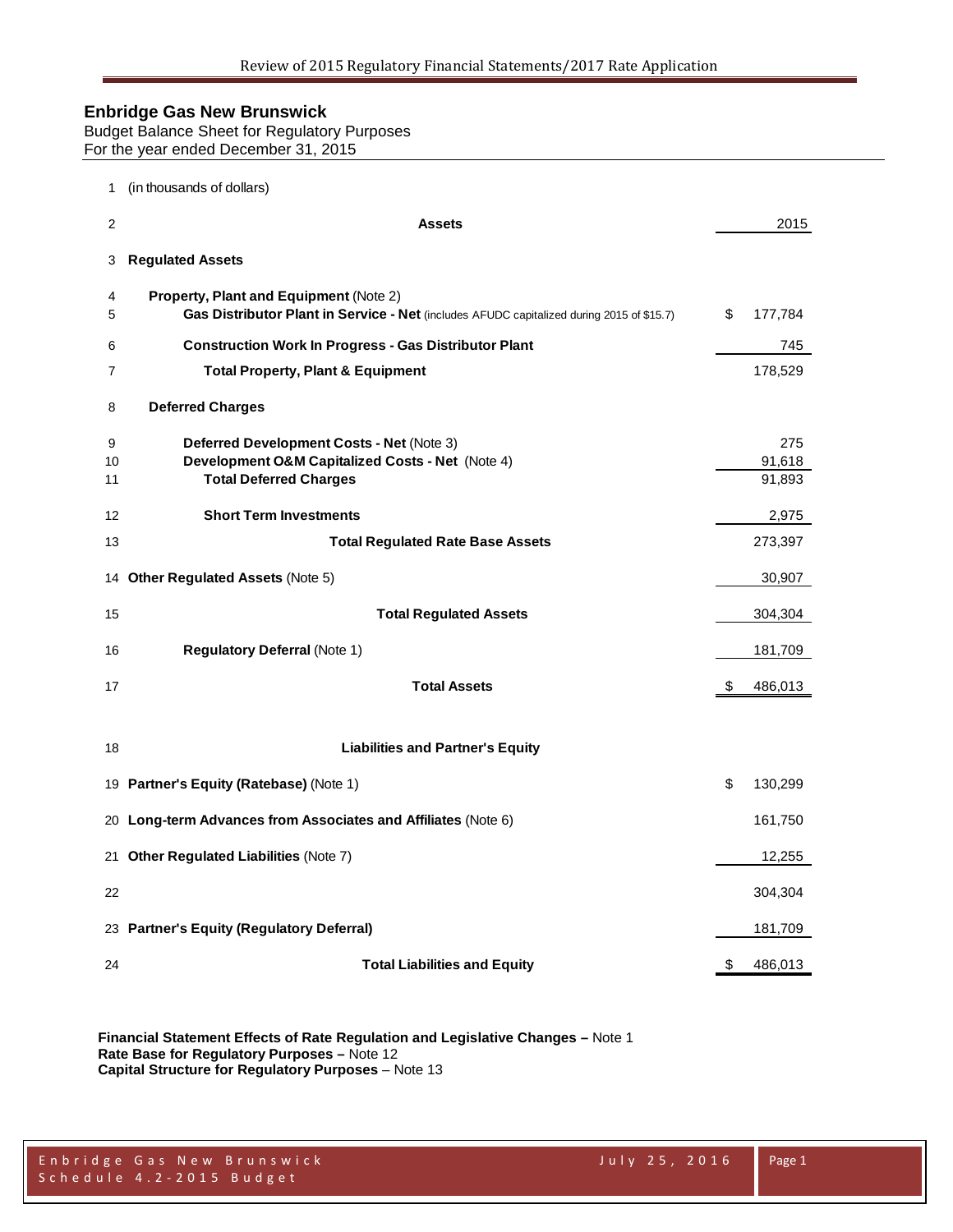Statement of Budgeted Income for Regulatory Purposes For the year ended December 31, 2015

#### 1 (in thousands of dollars)

|    |                                                                                   | 2015         |
|----|-----------------------------------------------------------------------------------|--------------|
| 2  | Revenue                                                                           |              |
| 3  | <b>Operating Revenue (Note 8)</b>                                                 |              |
| 4  | Gas distribution                                                                  | \$<br>47,155 |
| 5  | Miscellaneous                                                                     | 435          |
| 6  | <b>Allowance for Funds Used During Construction</b>                               | 16           |
|    |                                                                                   | 47,606       |
| 7  | <b>Service and Inspections</b>                                                    |              |
| 8  | Revenue                                                                           | 792          |
| 9  | Cost of goods sold                                                                | (603)        |
|    |                                                                                   | 189          |
| 10 | <b>Total Revenue</b>                                                              | 47,795       |
|    |                                                                                   |              |
| 11 | <b>Expenses</b>                                                                   |              |
| 12 | <b>Operating Expenses</b>                                                         |              |
| 13 | Operating and maintenance (Note 9)                                                | 11,647       |
| 14 | Transportation (net)                                                              | 2,065        |
| 15 | Total Operating and maintenance expenses                                          | 13,712       |
| 16 | Bad debt expense                                                                  | 360          |
| 17 | Amortization of Property, Plant and Equipment                                     | 8,000        |
| 18 | <b>Municipal and Other Taxes</b>                                                  | 1,198        |
| 19 | Interest on Amounts Due to Associates & Affiliates and Other Interest (Note 10)   | 8,080        |
| 20 | <b>Amortization of Deferred Development Costs</b>                                 | 2,867        |
| 21 | <b>Total Expenses</b>                                                             | 34,217       |
|    | 22 Income before Extraordinary Items, Regulatory Deferral and Return on Rate Base | 13,578       |
|    | 23 Regulatory Deferral                                                            | 61           |
|    | 24 Regulated Return on Equity (Note 11)                                           | \$<br>13,639 |

**Financial Statement Effects of Rate Regulation and Legislative Changes –** Note 1 **Details of Affiliate Transactions** – Note 14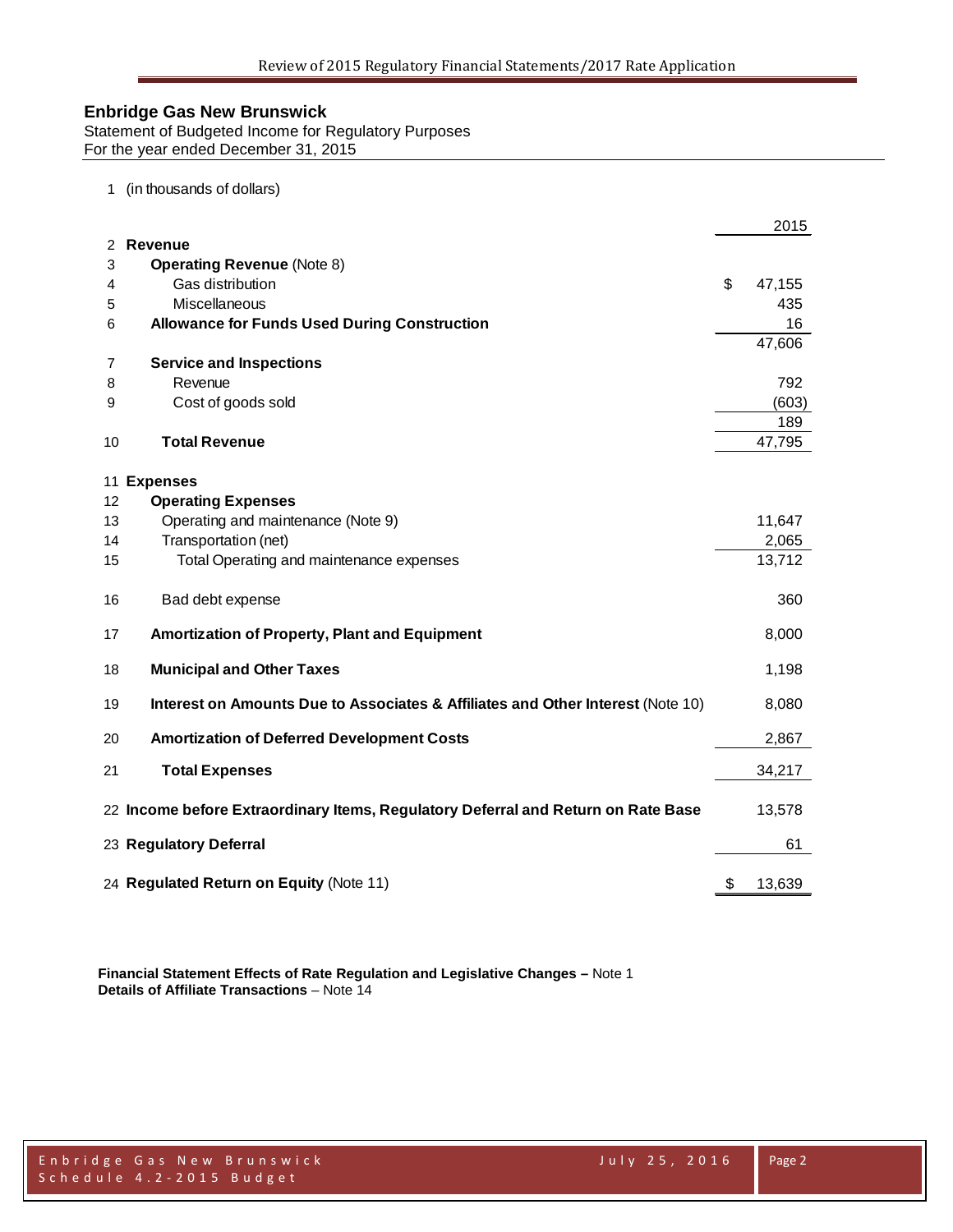Notes to 2015 Budget Regulatory Financial Results For the year ended December 31, 2015

#### Note 1 **Financial Statement Effects of Rate Regulation and Legislative Changes**

 The Public Utility's primary business activities are subject to regulation by the New Brunswick Energy and Utilities Board (EUB). The Public Utility follows accounting practices prescribed by its regulator or stipulated in approved ratemaking decisions that are subject to examination and approval by the EUB and are similar to those being used by other enterprises in the gas distribution industry in Canada. Accordingly, the timing and recognition of certain revenues and expenses may differ from that otherwise expected under generally accepted accounting principles (GAAP) applicable to non-regulated

operations. The ultimate recoverability of costs incurred is dependent upon the approval of the EUB.

 Rate regulation creates differences between the manner in which the Public Utility accounts for transactions or events and how they would be accounted for if the Public Utility was not subject to rate regulation. The differences in accounting treatment include:

 The EUB permits an "allowance for funds used during construction" (AFUDC) to be included in the rate base. In addition, AFUDC is included in the cost of property, plant and equipment and is depreciated over future periods as part of the total cost of the related asset, based on the expectation that depreciation expense, including the AFUDC component, will be approved for inclusion in future rates. AFUDC for rate-regulated entities includes both an interest component and a cost of equity component. In the absence of rate regulation, GAAP would permit the capitalization of only the interest component. Therefore, the initial set up of the equity component as a capitalized asset and the corresponding revenue recognized during the construction phase would not be recognized nor would the subsequent depreciation of the asset.

 As prescribed by the EUB, the Public Utility does not recognize gains and losses on the sale of Enbridge Utility Gas (EUG) in the statement of income and uses a purchase gas variance account to defer the gain or loss on sale. Non-regulated enterprises would normally account for the gain or loss in the statement of income or comprehensive income.

 Enbridge Inc., on behalf of the Public Utility, maintains a pension plan which provides defined benefit pension benefits to employees. As prescribed by the EUB, contributions made to the plan are expensed as paid, consistent with the recovery of such costs in rates. Under GAAP, pension costs and obligations for defined benefit pension plans are determined using the projected benefit method and are charged to income as services are rendered.

 The Public Utility had been subject to non-traditional regulation which recognized its immature nature. Unlike many similar utilities, the Public Utility's rates were not set on a cost based methodology. Prior to October 1, 2012, the Public Utility's rates were set exclusively based upon a market based methodology, and were based on a targeted savings over alternate fuel for end use customers. This rate setting methodology had been approved by the EUB for use during the development period after which rates are expected to be cost based.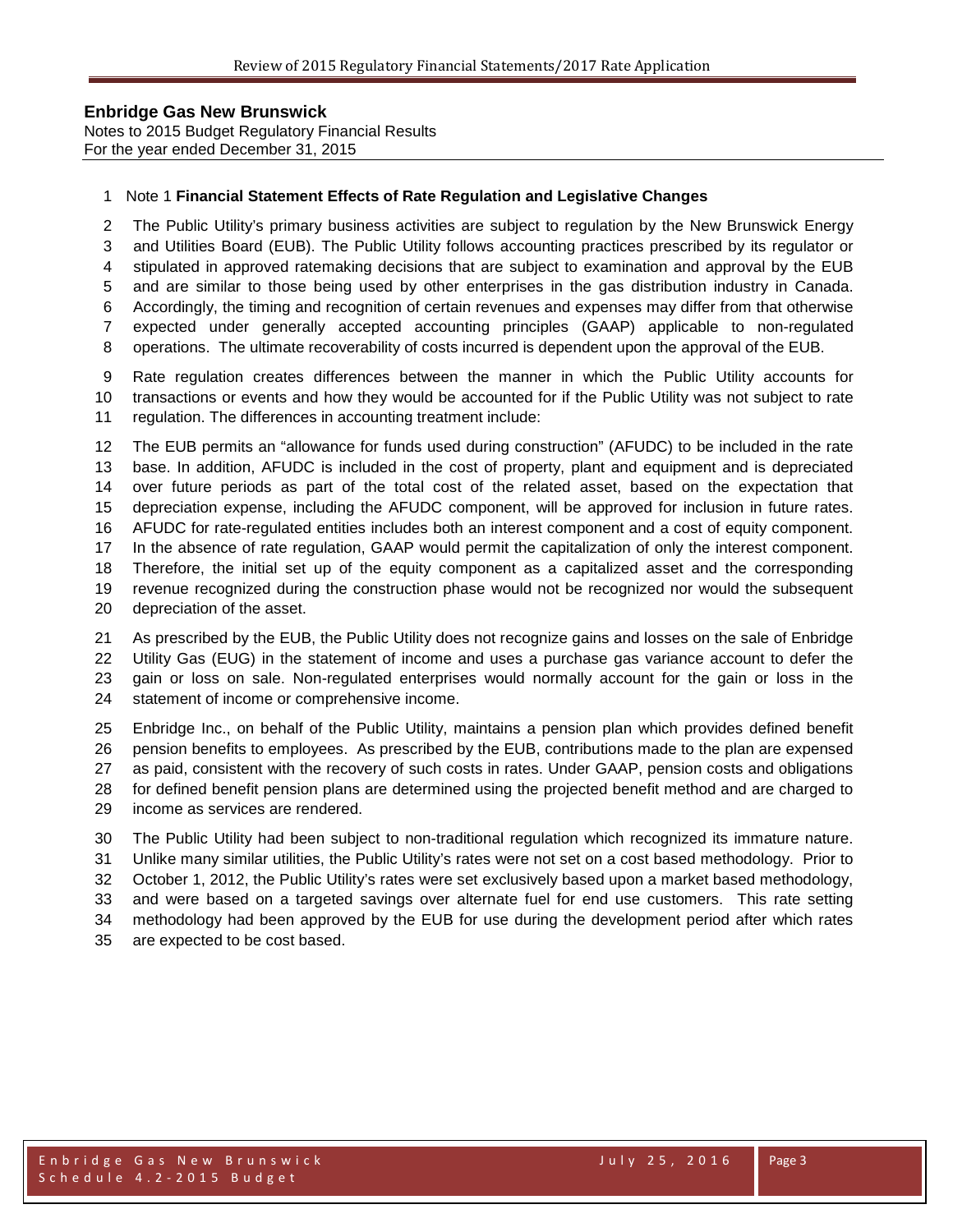Notes to 2015 Budget Regulatory Financial Results For the year ended December 31, 2015

#### Note 1 **Financial Statement Effects of Rate Regulation and Legislative Changes (continued)**

- In December 2011, the Province of New Brunswick introduced legislation that outlined new rate classes,
- and a new rate setting methodology for the Public Utility. The legislation subsequently received
- proclamation on January 18, 2012, with the supporting Rates and Tariffs Regulation being filed April 16,
- 2012.
- In May 2013, in response to an appeal launched by EGNB, the New Brunswick Court of Appeal ruled that Section 4(1) of the legislation restricting the revenue to cost ratio to 1.2:1 was ultra vires.
- The legislation noted above also provided direction with regards to the regulatory deferral account, which
- the EUB had historically approved to capture the difference between the Public Utility's regulated
- revenues and its revenue requirement, which non-regulated enterprises would not recognize. Based on
- the legislative changes, the Public Utility is no longer permitted to depreciate, amortize, earn a return on,
- or otherwise consider the regulatory deferral account when calculating its revenue requirement. In
- response to this legislation, the Public Utility has not considered the deferral account for the purpose of establishing the revenue requirement. However, it will remain as an asset on Enbridge Gas New
- Brunswick's balance sheet as it remains an asset of the Public Utility for regulatory purposes. Similarly,
- the capital structure associated with the regulatory deferral account will also remain on the balance
- sheet. However, the debt and equity associated with the regulatory deferral account are not considered
- when calculating the allowed rate of return for the Public Utility.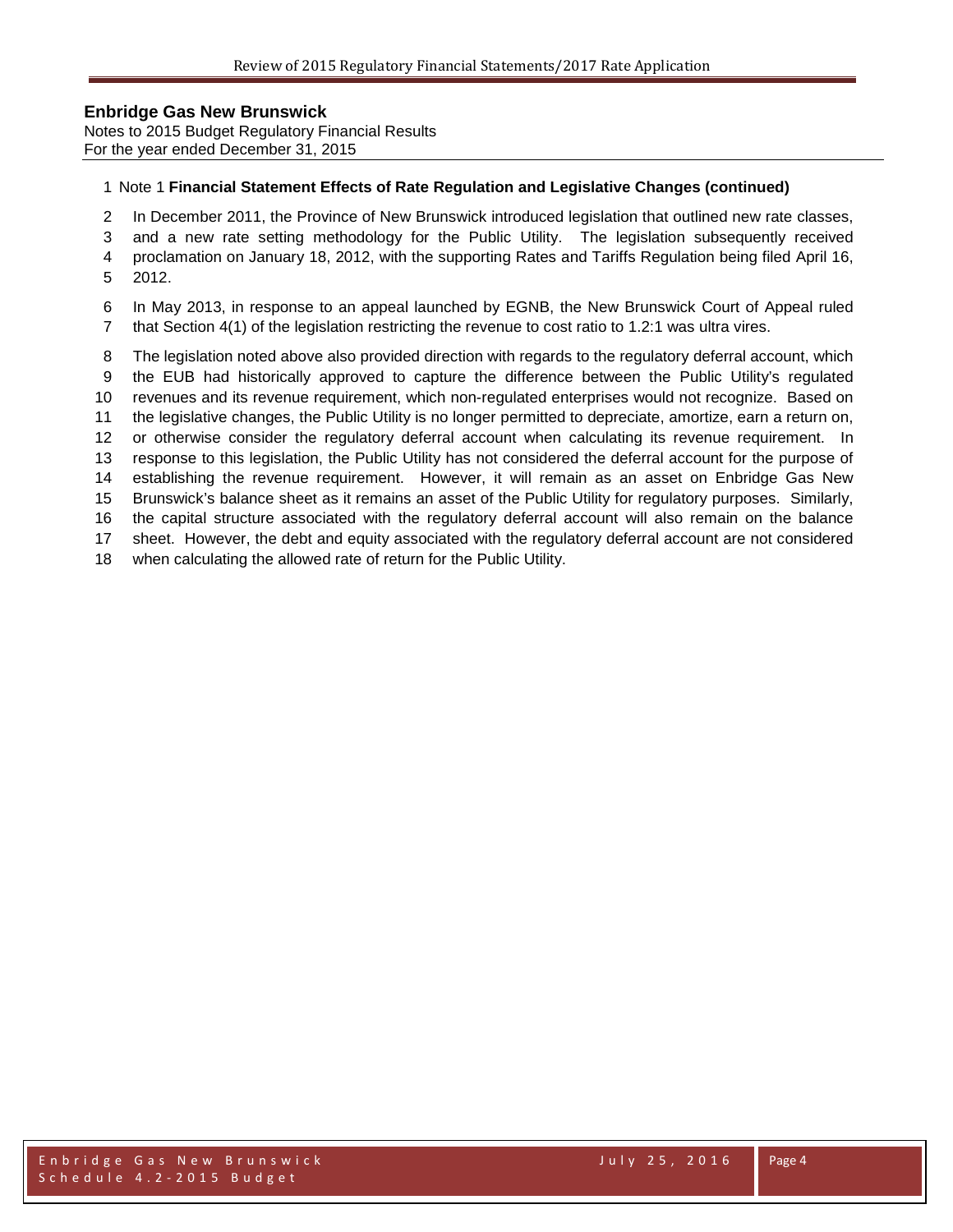Notes to 2015 Budget Regulatory Financial Results For the year ended December 31, 2015

(in thousands of dollars)

## Note 2 **Property, Plant & Equipment**

| 1              |                                   |               |                    | 2015            |             |
|----------------|-----------------------------------|---------------|--------------------|-----------------|-------------|
| $\overline{c}$ |                                   |               | <b>Accumulated</b> | <b>Net Book</b> | Rates of    |
| 3              |                                   | Cost          | Amortization       | Value           | Amortizatio |
| 4              | Property, plant & equipment       |               |                    |                 |             |
| 5              | <b>General Plant</b>              |               |                    |                 |             |
| 6              | Computer Hardware & Software      | \$<br>3,516   | (2,760)            | 756             | 28.80%      |
| 7              | Tools and Work Equipment          | 1,601         | (522)              | 1,079           | 20.00%      |
| 8              | Office Furniture and Equipment    | 486           | (230)              | 256             | 4.40%       |
| 9              | <b>Transportation Equipment</b>   | 1,980         | (1,091)            | 889             | 18.45%      |
| 10             | Incentives                        | 232           | (48)               | 184             | 20.00%      |
| 11             | Leasehold Improvements            | 1,059         | (742)              | 317             | 1           |
| 12             | Subtotal                          | 8,874         | (5, 393)           | 3,481           |             |
| 13             | <b>Distribution Plant</b>         |               |                    |                 |             |
| 14             | Land                              | 375           |                    | 375             |             |
| 15             | Rights of way and easements       | 159           |                    | 159             |             |
| 16             | <b>Distribution Mains</b>         | 125,327       | (27, 406)          | 97,921          | 2.43%       |
| 17             | <b>Street Services</b>            | 62,698        | (17, 132)          | 45,566          | 3.83%       |
| 18             | Meters and Regulators             | 22,109        | (4, 157)           | 17,952          | 4.46%       |
| 19             | <b>Stations</b>                   | 18,199        | (5,869)            | 12,330          | 4.40%       |
| 20             | Subtotal                          | 228,867       | (54, 564)          | 174,303         |             |
| 21             | Total plant in service            | 237,741       | (59, 957)          | 177,784         |             |
| 22             | Construction work in progress     | 745           |                    | 745             |             |
| 23             | Total property, plant & equipment | \$<br>238,486 | \$<br>(59, 957)    | \$<br>178,529   |             |

1 - Amortized over the term of the related leases.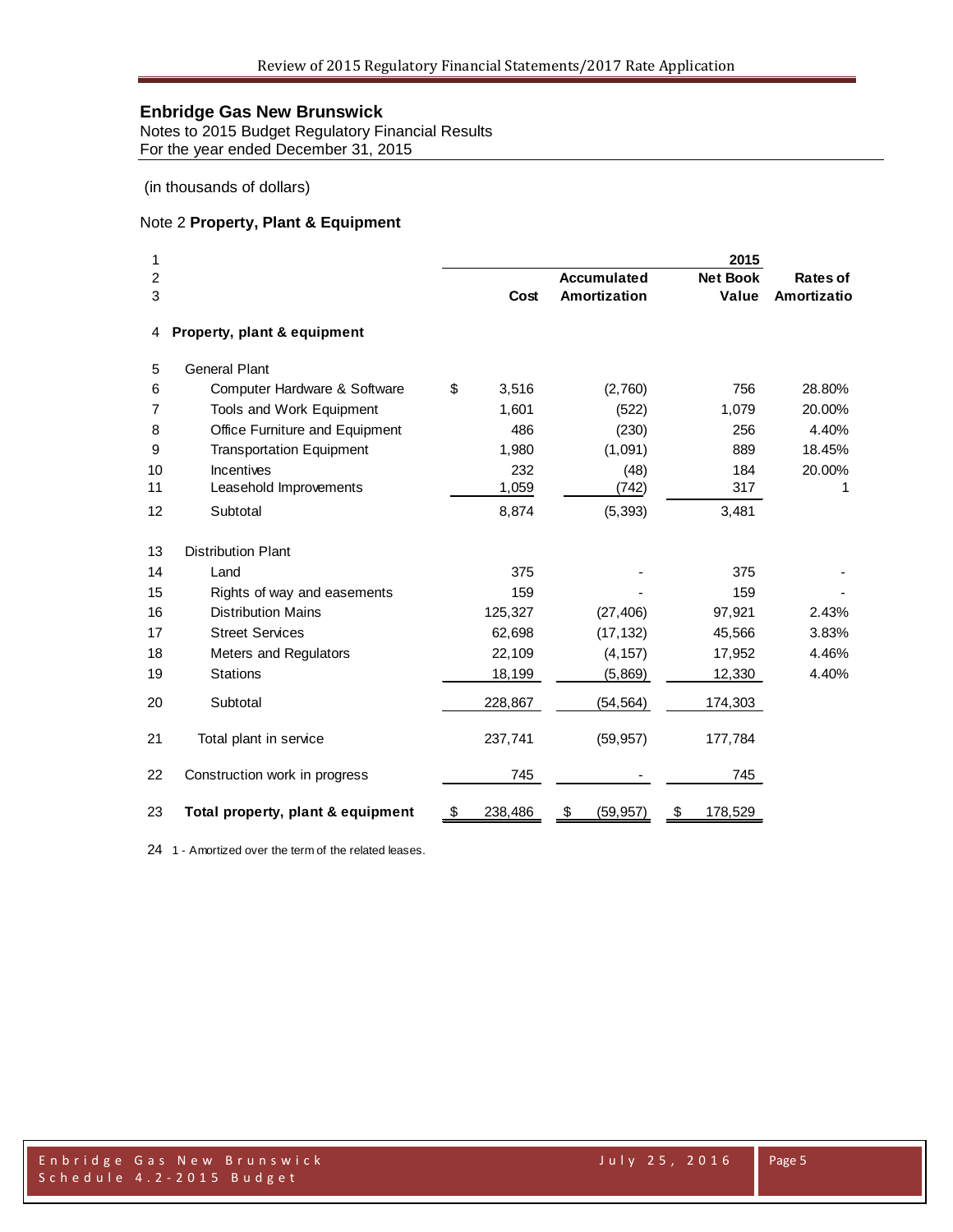Notes to 2015 Budget Regulatory Financial Results For the year ended December 31, 2015

(in thousands of dollars)

### Note 3 **Deferred Development Costs - Net**

|               |                                       |   |       |    |              |    | 2015            |
|---------------|---------------------------------------|---|-------|----|--------------|----|-----------------|
| $\mathcal{P}$ |                                       |   |       |    | Accumulated  |    | <b>Net Book</b> |
| 3             |                                       |   | Cost  |    | Amortization |    | Value           |
| 4             | Franchise fee                         | S | 1,500 | \$ | (1,225)      | \$ | 275             |
| 5             | Total deferred development costs, net | S | 1,500 | \$ | (1,225)      | S  | 275             |
|               |                                       |   |       |    |              |    |                 |

#### Note 4 **Development O&M Capitalized Costs – Net**

| 6  |                                              |         |   |                             |   | 2015                     |
|----|----------------------------------------------|---------|---|-----------------------------|---|--------------------------|
| 8  |                                              | Cost    |   | Accumulated<br>Amortization |   | <b>Net Book</b><br>Value |
| 9  | Development O&M capitalized costs            | 114.952 |   | (23, 334)                   |   | 91,618                   |
| 10 | Total development O&M capitalized costs, net | 114.952 | S | (23, 334)                   | S | 91,618                   |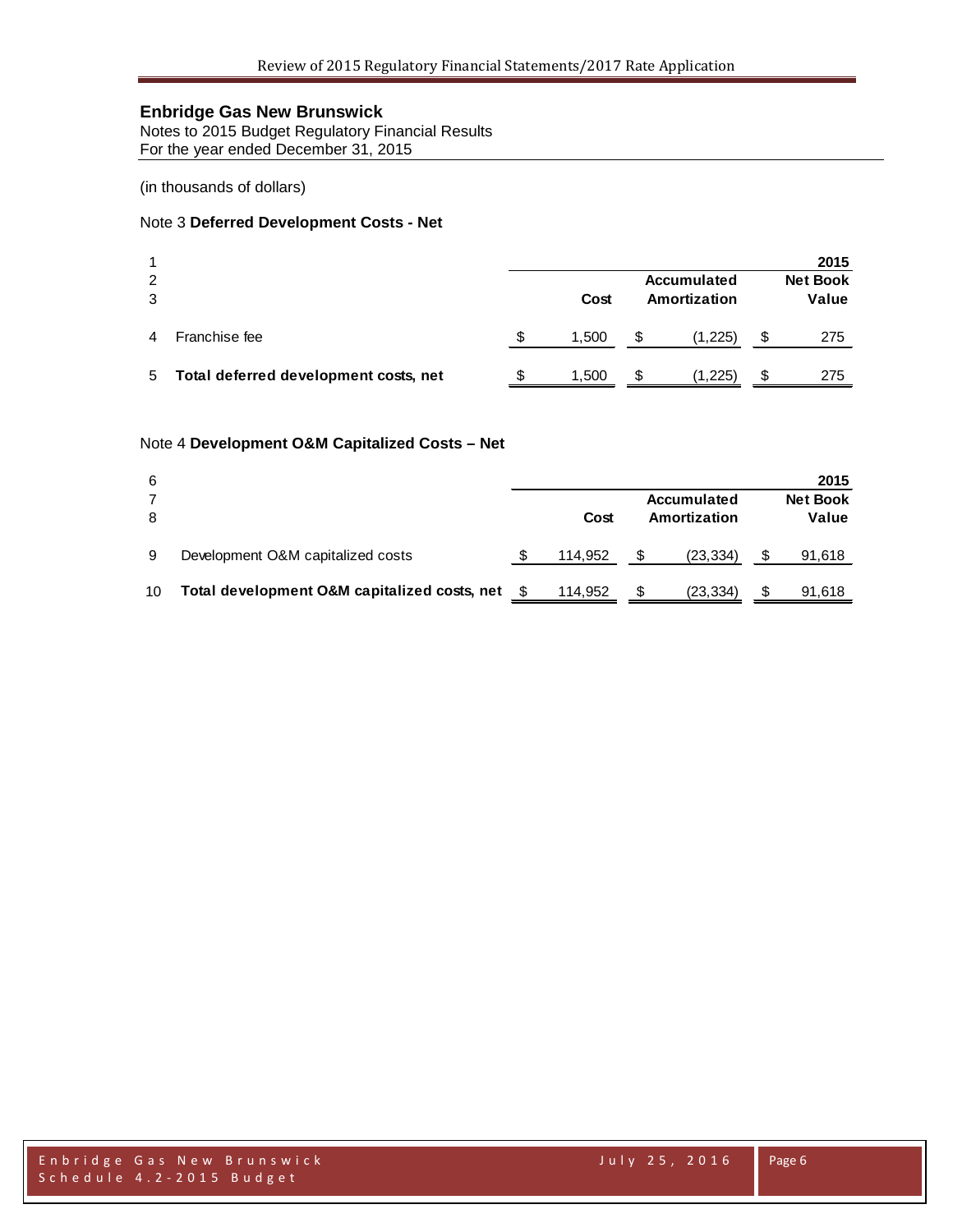Notes to 2015 Budget Regulatory Financial Results For the year ended December 31, 2015

(in thousands of dollars)

### Note 5 **Other Regulated Assets**

|   |                                |   | 2015   |
|---|--------------------------------|---|--------|
| 2 | Cash, & Short Term Investments | S | 251    |
| 3 | Accounts Receivable            |   | 27,315 |
| 4 | Long term receivable           |   | 2,213  |
| 5 | Inventory                      |   | 1,128  |
|   |                                |   | 30,907 |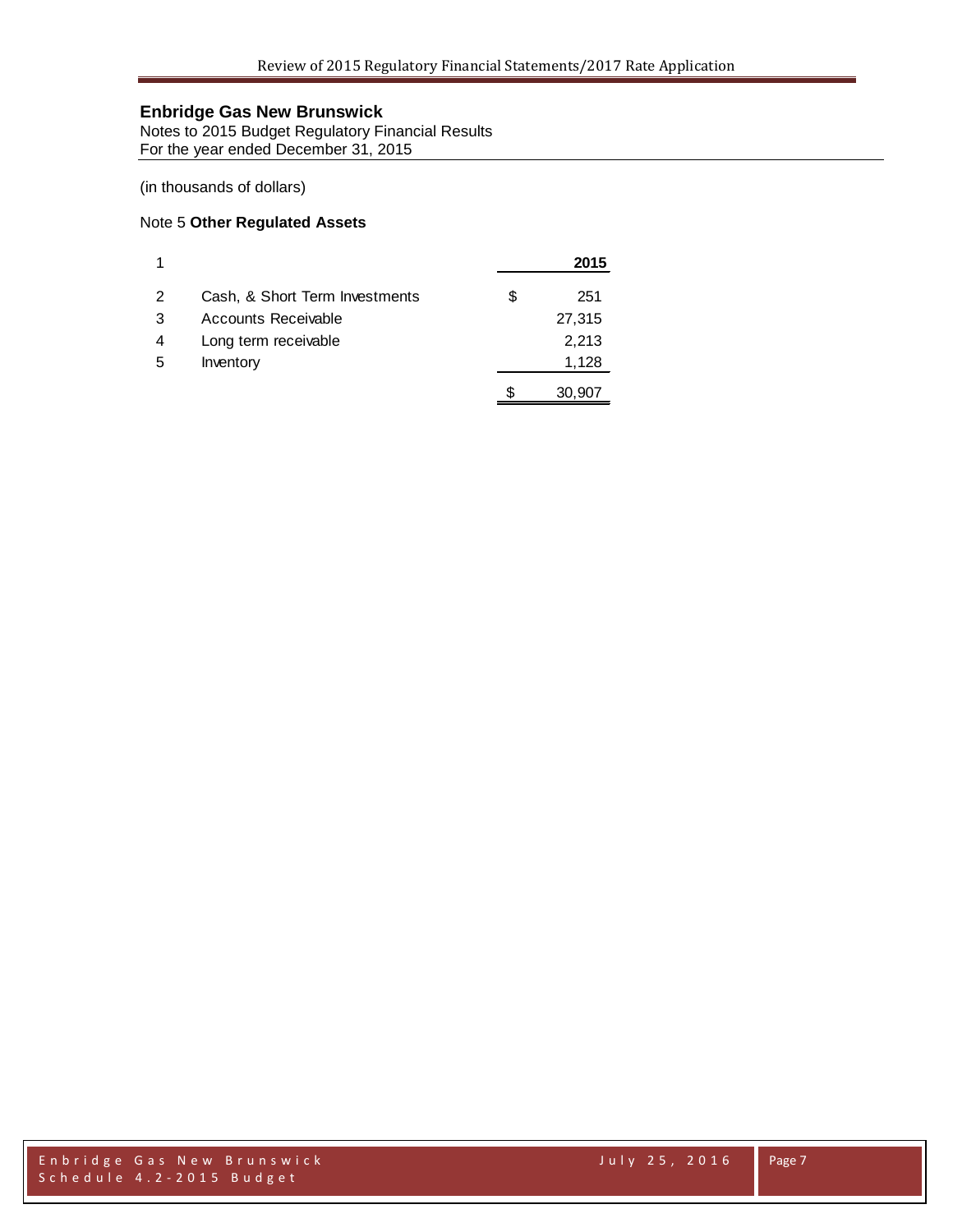Notes to 2015 Budget Regulatory Financial Results For the year ended December 31, 2015

(in thousands of dollars)

#### Note 6 **Long-term Advances from Associates and Affiliates**

|                   |                                |                   |                      |               |                     | 2015        |                  |  |  |
|-------------------|--------------------------------|-------------------|----------------------|---------------|---------------------|-------------|------------------|--|--|
| 2                 |                                |                   |                      |               | <b>Cost of Debt</b> |             |                  |  |  |
| 3                 |                                | <b>Issue Date</b> | <b>Maturity Date</b> | <b>Amount</b> | Enbridge Inc.       | <b>EGNB</b> | <b>Regulated</b> |  |  |
| $\overline{4}$    | <b>Promissory Note</b>         | 30-Mar-05         | 30-Mar-15            | 6,000         | 5.04%               | 6.93%       | 6.04%            |  |  |
| 5                 | <b>Promissory Note</b>         | 30-Dec-05         | 30-Dec-15            | 14,000        | 4.59%               | 6.53%       | 5.59%            |  |  |
| 6                 | <b>Promissory Note</b>         | 19-Dec-06         | 19-Dec-16            | 18,000        | 4.82%               | 6.52%       | 5.82%            |  |  |
| $\overline{7}$    | <b>Promissory Note</b>         | 12-Dec-12         | 20-Dec-17            | 20,000        | 5.54%               | 5.85%       | 6.54%            |  |  |
| 8                 | <b>Promissory Note</b>         | 12-Dec-12         | $9-Dec-19$           | 15,000        | 4.63%               | 5.63%       | 5.63%            |  |  |
| 9                 | Promissory Note                | 22-Sep-10         | 22-Sep-15            | 4,000         | 3.25%               | 4.25%       | 4.25%            |  |  |
| 10                | Promissory Note                | 12-Dec-12         | 30-Dec-21            | 14,000        | 3.50%               | 4.50%       | 4.50%            |  |  |
| 11                | Promissory Note                | $8 - Jan-13$      | 8-Jan-20             | 7,500         | 3.67%               | 4.67%       | 4.67%            |  |  |
| $12 \overline{ }$ | Promissory Note                | 24-Feb-14         | 28-Feb-18            | 25,000        | 4.16%               | 5.16%       | 5.16%            |  |  |
| 13                | <b>Promissory Note</b>         | 24-Mar-14         | 24-Mar-17            | 5,000         | 3.69%               | 4.69%       | 4.69%            |  |  |
| 14                | <b>Promissory Note</b>         | 24-Feb-14         | 26-Feb-18            | 33,250        | 4.00%               | 5.00%       | 5.00%            |  |  |
| 15                | Total long-term advances       |                   |                      |               |                     |             |                  |  |  |
| 16                | from associates and affiliates |                   |                      | \$<br>161,750 | 4.31%               | 5.37%       | 5.36%            |  |  |

The cost of debt of EGNB is limited to the actual borrowing rate of Enbridge Inc. plus 1%.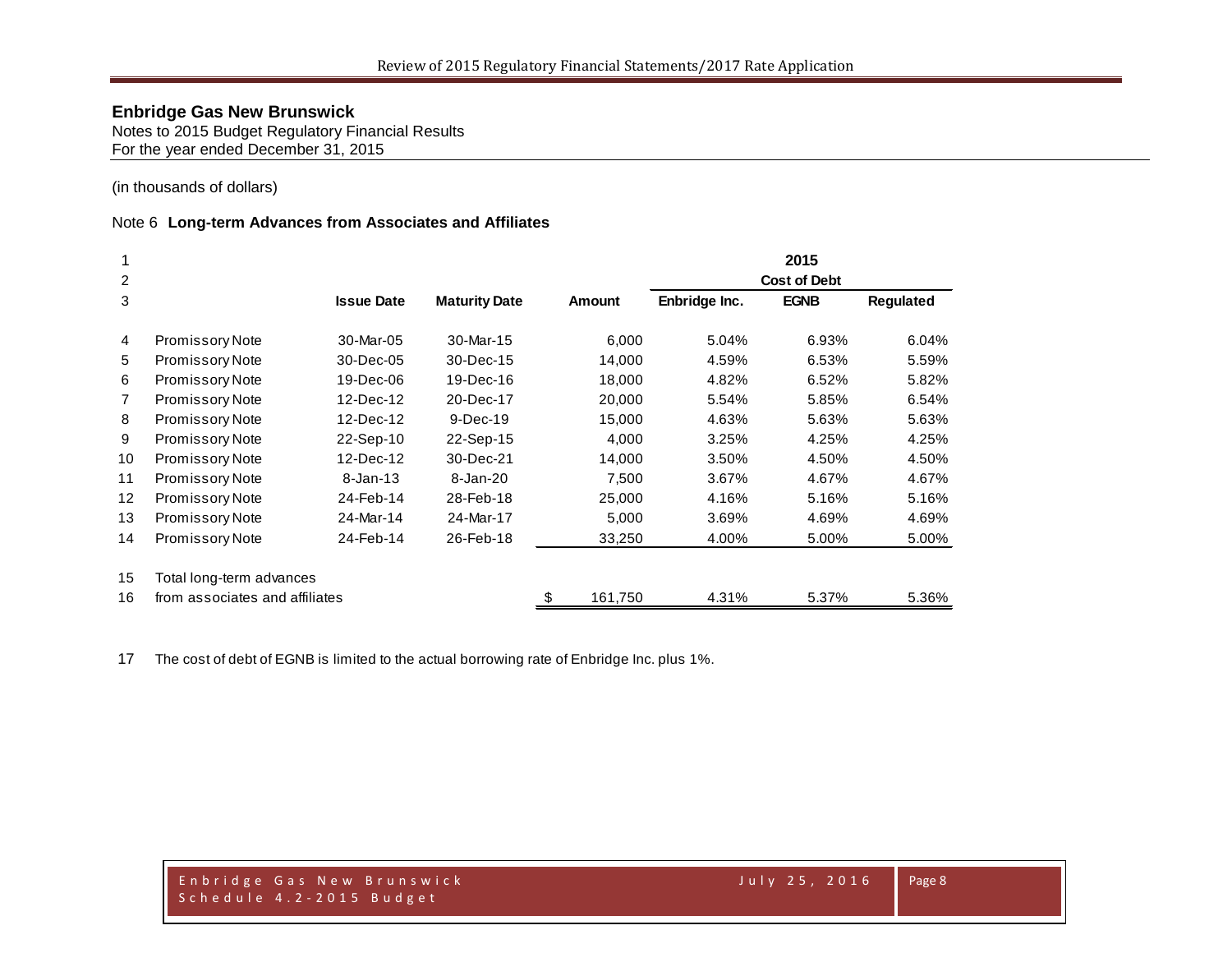Notes to 2015 Budget Regulatory Financial Results For the year ended December 31, 2015

(in thousands of dollars)

### Note 7 **Other Regulated Liabilities**

|   |                                                  |   | 2015   |
|---|--------------------------------------------------|---|--------|
|   | 2 Due to affiliated companies                    | S | 966    |
|   | 3 Accounts Payable                               |   | 8,170  |
|   | 4 Long Term Payables                             |   | 2,118  |
|   | 5 Long Term Deferred Post Employment Liabilities |   | 1,001  |
| 6 |                                                  |   | 12,255 |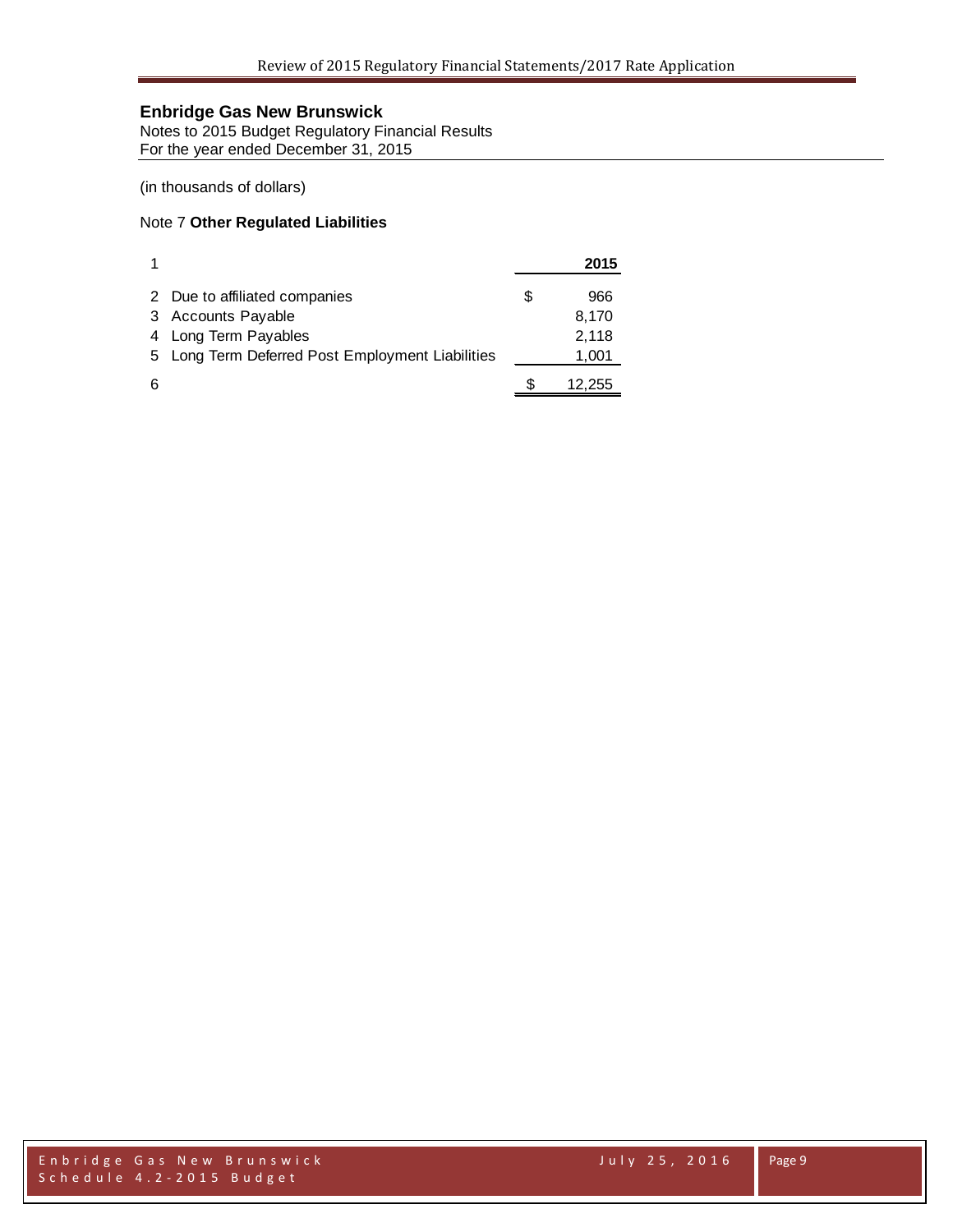Notes to 2015 Budget Regulatory Financial Results For the year ended December 31, 2015

(in thousands of dollars)

## Note 8 **Operating Revenue**

## **a. Gas Distribution**

| 1                 |                                                                                                                                                                                                                  | 2015 |                                                    |                                        |                                             |  |
|-------------------|------------------------------------------------------------------------------------------------------------------------------------------------------------------------------------------------------------------|------|----------------------------------------------------|----------------------------------------|---------------------------------------------|--|
| 2                 |                                                                                                                                                                                                                  |      | <b>Revenue</b>                                     |                                        | <b>Customers Throughput</b><br><b>TJs</b>   |  |
| 6.<br>$7^{\circ}$ | 3 Small General Service (SGS)<br>4 Mid-General Service (MGS)<br>5 Large General Service (LGS)<br><b>Contract General Service (CGS)</b><br>Industrial Contract General Service (ICGS)<br>8 Off-Peak Service (OPS) | \$   | 4,791<br>16,687<br>13,968<br>5,144<br>6,417<br>148 | 8,295<br>3,633<br>459<br>85<br>9<br>14 | 620<br>1,252<br>1,598<br>731<br>1,616<br>29 |  |
| 9                 | Total                                                                                                                                                                                                            |      | 47,155                                             | 12,495                                 | 5,846                                       |  |

10 1 Terajoule (TJ) = 1,000 Gigajoules (GJ)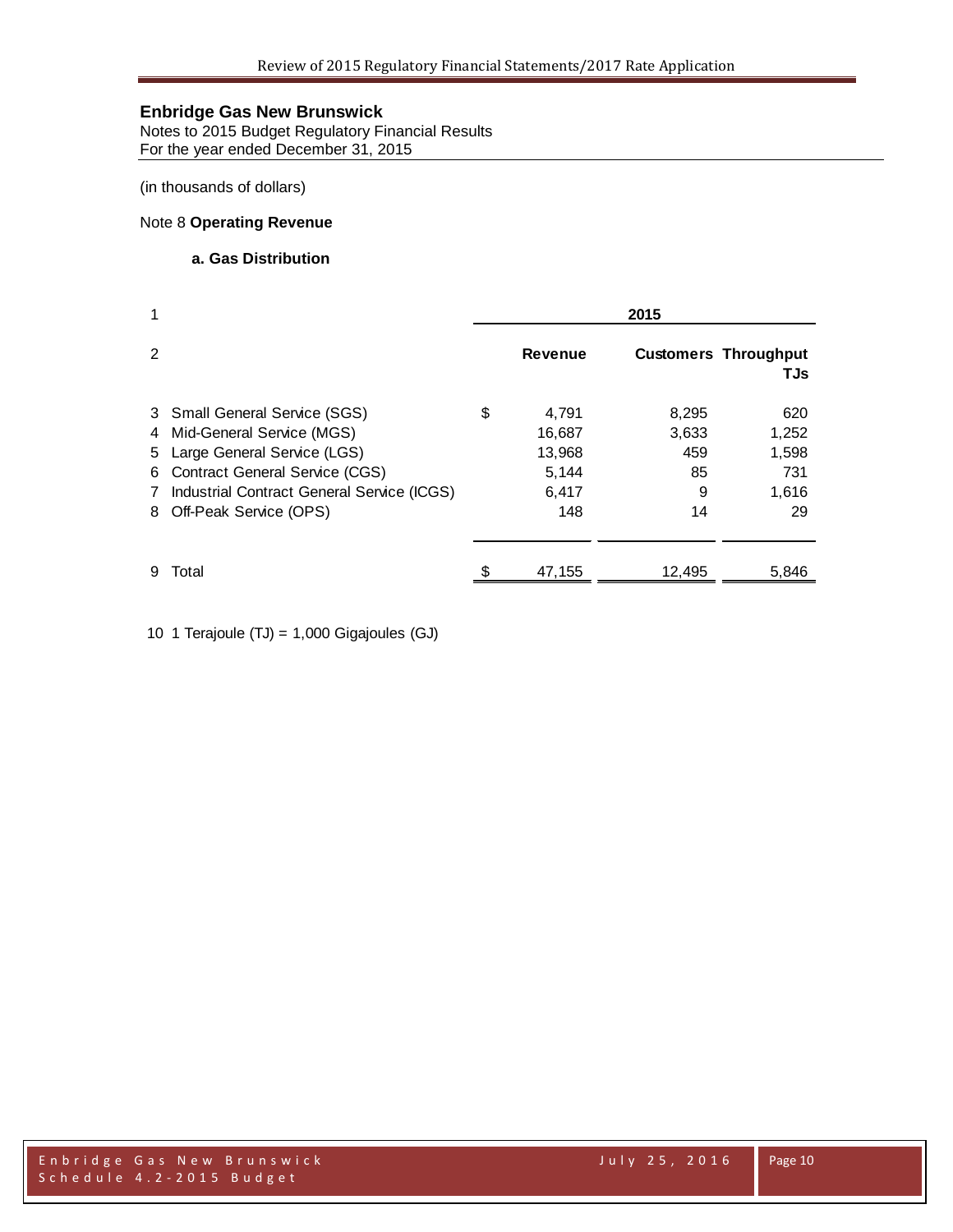Notes to 2015 Budget Regulatory Financial Results For the year ended December 31, 2015

(in thousands of dollars)

#### Note 8 **Operating Revenue (continued)**

#### **b. Miscellaneous**

|                                                                 |     | 2015       |
|-----------------------------------------------------------------|-----|------------|
| 2 Agent billing and collection<br>3 Other miscellaneous revenue | \$. | 184<br>251 |
| 4 Total miscellaneous                                           |     |            |

#### 5 **Details of Agent Billing and Collection Revenue** 6 (in dollars)

| o (in dollars)                                |   |         |
|-----------------------------------------------|---|---------|
|                                               |   | 2015    |
| 8 Small General Service (SGS)                 | S | 114,120 |
| 9 Mid-General Service (MGS)                   |   | 51,791  |
| 10 Large General Service (LGS)                |   | 14,706  |
| 11 Contract General Service (CGS)             |   | 2,406   |
| 12 Industrial Contract General Service (ICGS) |   | 378     |
| 13 Off-Peak Service (OPS)                     |   | 683     |
|                                               |   |         |
| 15 Total agent billing and collection revenue |   | 184.084 |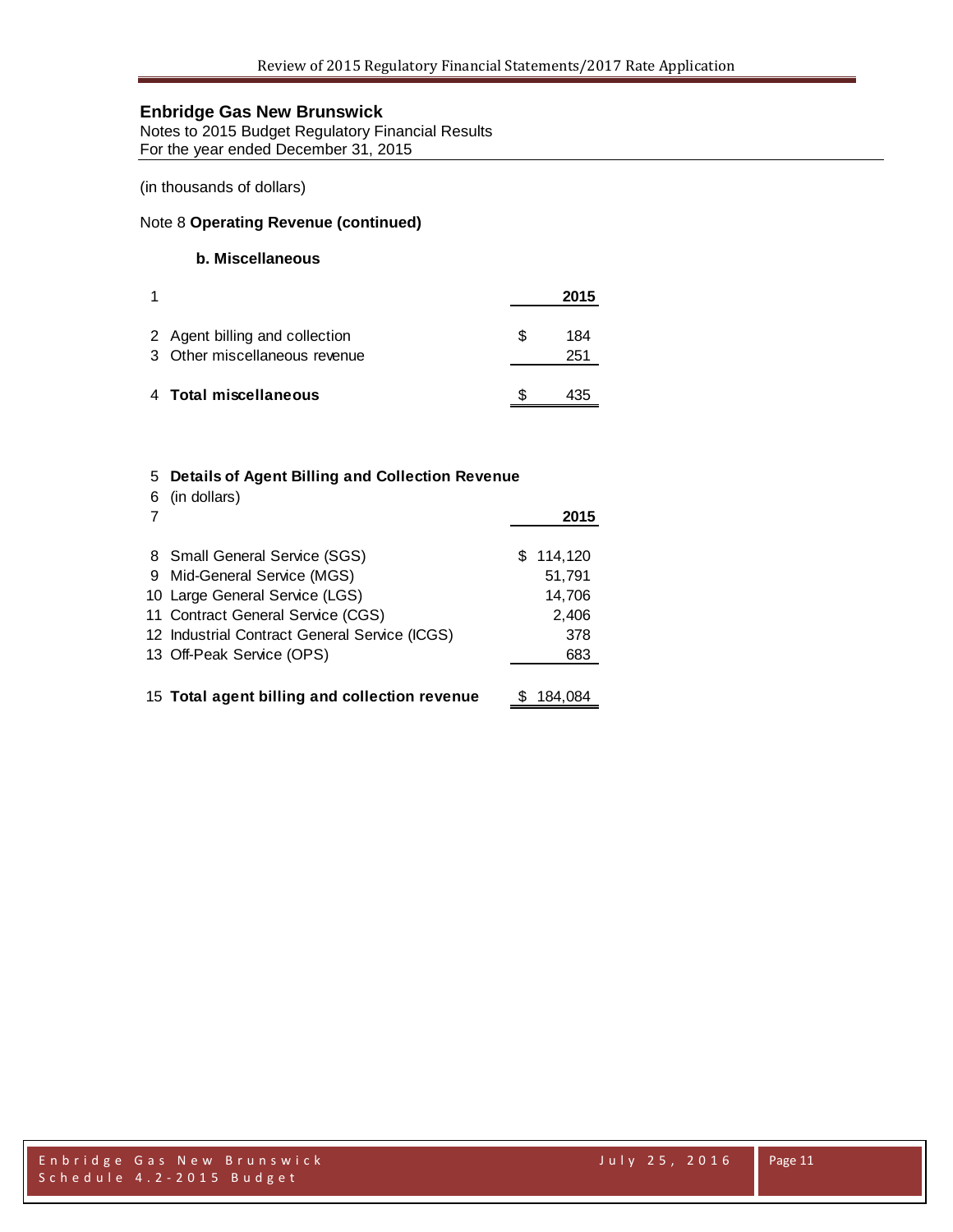Notes to 2015 Budget Regulatory Financial Results For the year ended December 31, 2015

(in thousands of dollars)

### Note 9 **Operating and Maintenance Expenses**

| 1 |                                              | 2015         |
|---|----------------------------------------------|--------------|
|   |                                              |              |
| 2 | Corporate management                         | \$<br>1,132  |
| 3 | Corporate administration                     | 545          |
| 4 | Financial reporting                          | 1,085        |
| 5 | Information technology                       | 1,493        |
| 6 | Regulatory & upstream                        | 1,072        |
| 7 | Sales & marketing                            | 1,350        |
| 8 | Distribution & maintenance                   | 5,608        |
| 9 | Customer care                                | 1,225        |
|   | 10 Human resources                           | 2,576        |
|   | 11 Gas transportation and related activities | 2,065        |
|   | 12 Total prior to capitalization             | 18,151       |
|   | 13 Property, plant & equipment               | 4,439        |
|   | 14 Total capitalized                         | 4,439        |
|   | 15 Total expense                             | \$<br>13,712 |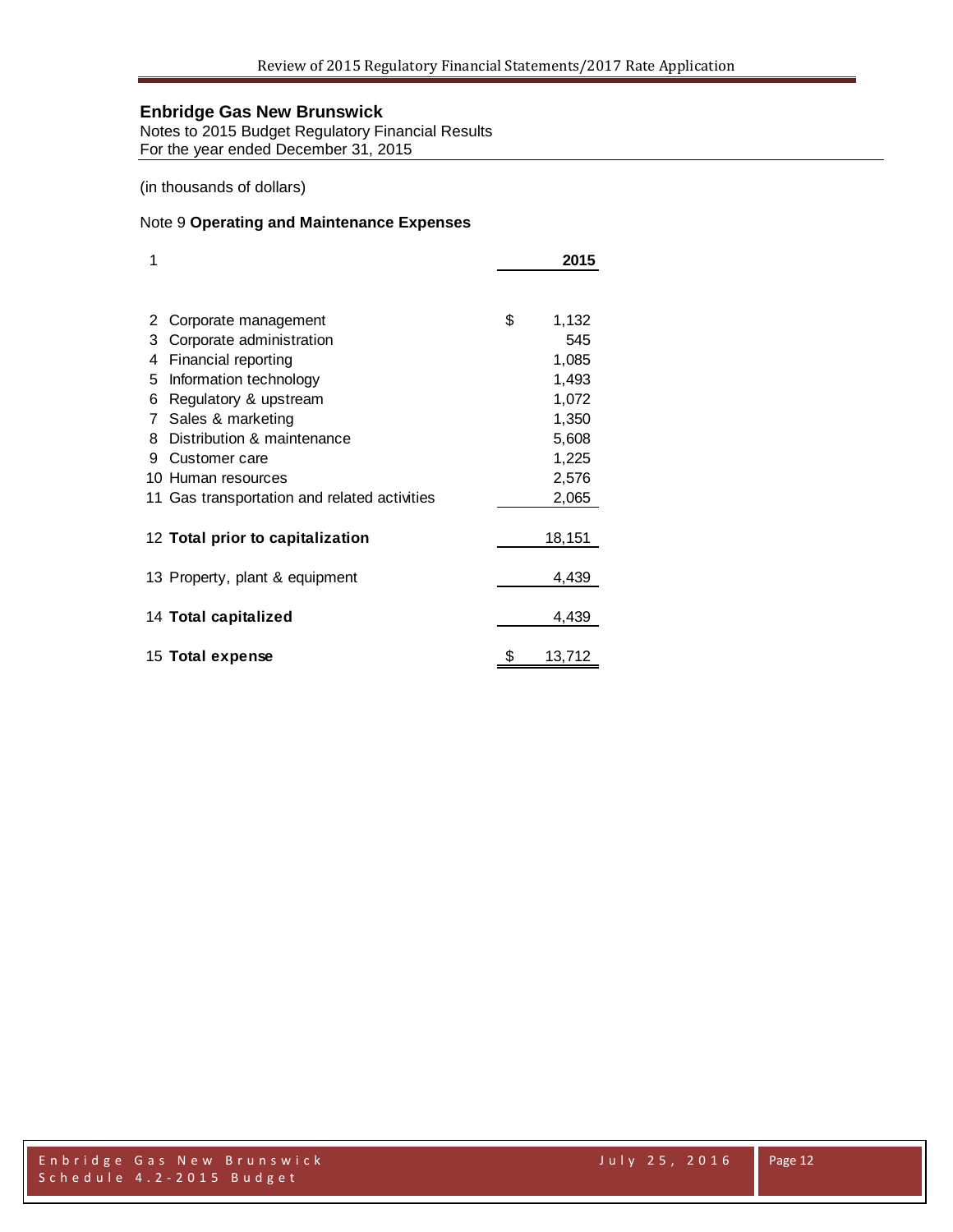Notes to 2015 Budget Regulatory Financial Results For the year ended December 31, 2015

#### (in thousands of dollars)

## Note 10 **Interest on Amounts Due to Associates & Affiliates and Other Interest**

|                                                                                                    | 2015  |
|----------------------------------------------------------------------------------------------------|-------|
| Interest on long-term debt<br>AIDC - allowance for funds used during construction (debt component) | 8.074 |
| Total interest on amounts due to associates & affiliates and other interest $$$                    | 8.080 |

#### Note 11 **Regulated Return on Equity**

| 5 |                                                                                                      | 2015         |
|---|------------------------------------------------------------------------------------------------------|--------------|
| 6 | Regulated return on equity<br>AEDC - allowance for funds used during construction (equity component) | 13.629<br>10 |
| 8 | Total regulated return on equity                                                                     | 13,639       |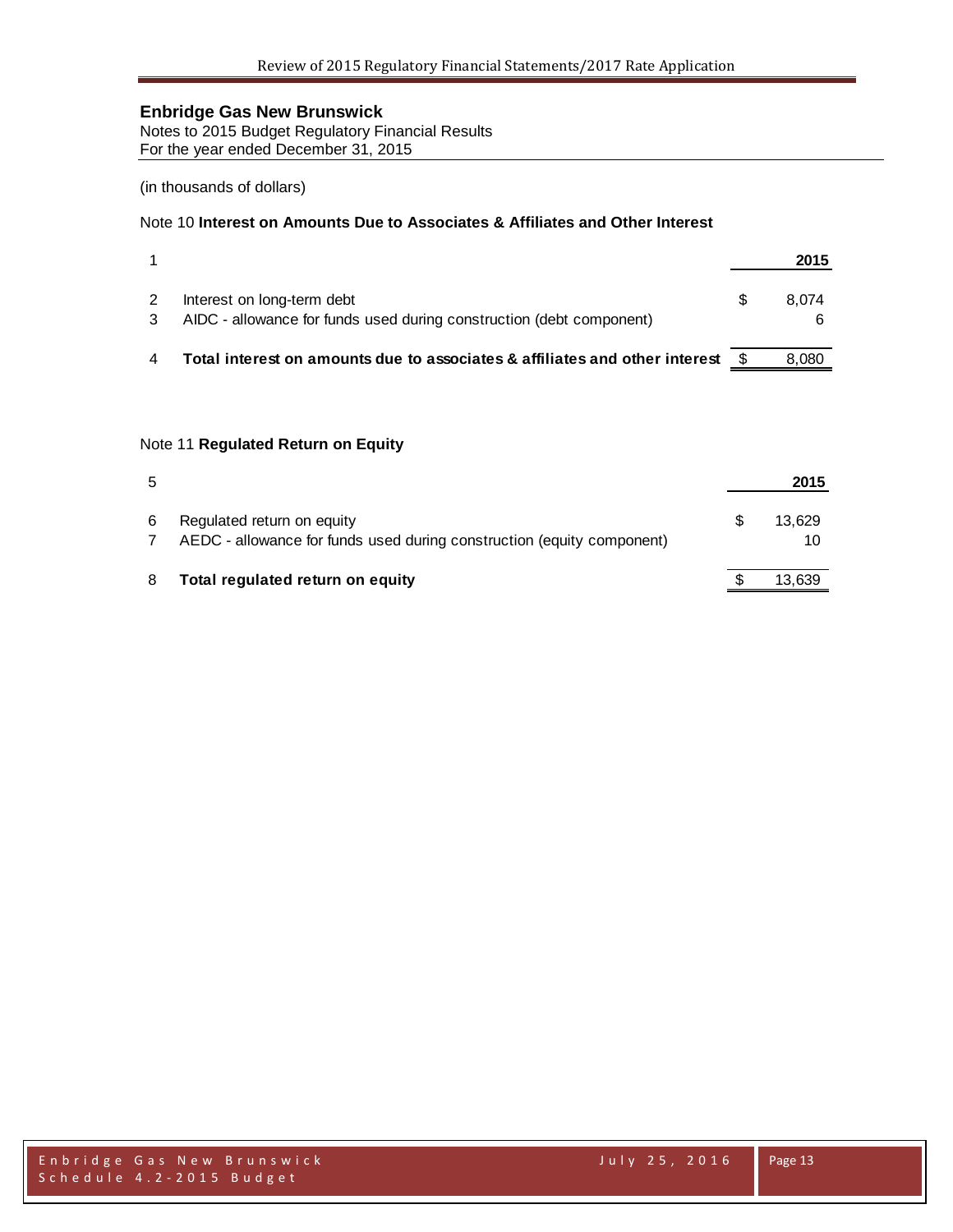Notes to 2015 Budget Regulatory Financial Results For the year ended December 31, 2015

(in thousands of dollars)

### Note 12 **Rate Base for Regulatory Purposes**

| 1        |                                   | 2015          |
|----------|-----------------------------------|---------------|
| 2        | Property, plant & equipment       |               |
| 3        | Cost                              | \$<br>237,741 |
| 4        | Accumulated amortization          | (59, 957)     |
| 5        | <b>Net</b>                        | 177,784       |
| 6        | <b>Deferred charges</b>           |               |
| 7        | Franchise fee, at cost            | 1,500         |
| 8        | Accumulated amortization          | (1, 225)      |
| 9        | <b>Net</b>                        | 275           |
| 10       | Development O&M capitalized costs | 114,952       |
| 11       | Accumulated amortization          | (23, 334)     |
| 12       | <b>Net</b>                        | 91,618        |
| 13<br>14 | Deferral account<br><b>Net</b>    |               |
| 15       | <b>Total deferred charges</b>     | 91,893        |
| 16       | <b>Term deposit</b>               | 2,975         |
| 17       | <b>Working capital allowance</b>  | 1,188         |
| 18       | <b>Total rate base</b>            | \$<br>273,840 |
| 19       | Average rate base                 | \$<br>274,013 |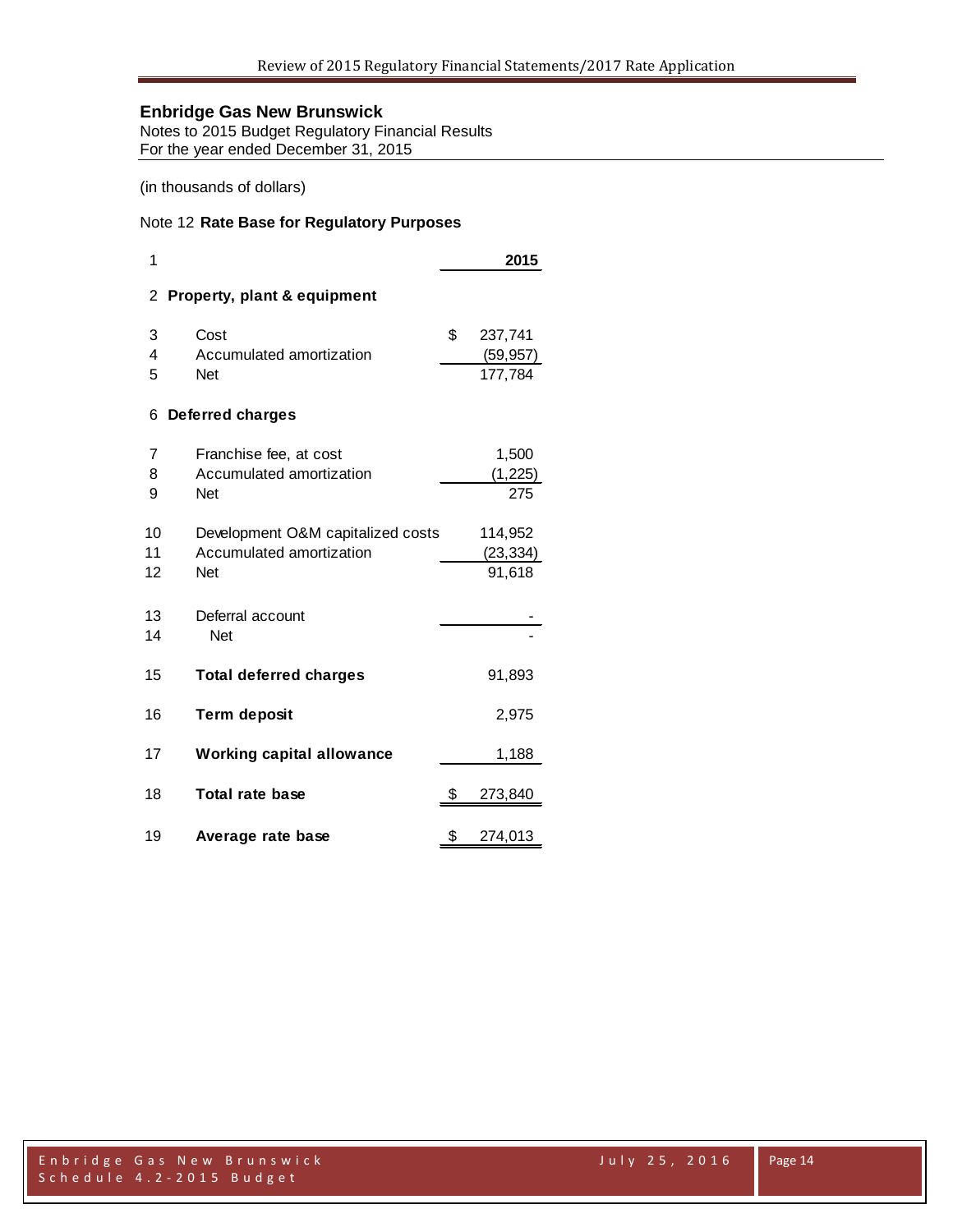Notes to 2015 Budget Regulatory Financial Results For the year ended December 31, 2015

(in thousands of dollars)

## Note 13 **Capital Structure for Regulatory Purposes**

|   |                              |    | 2015               |
|---|------------------------------|----|--------------------|
|   | 2 Capital structure          |    |                    |
|   | 3 Long-term debt<br>4 Equity | \$ | 161,750<br>130,299 |
| 5 | Total                        | S  | 292,049            |

#### **Capital structure percentage**

| 7 Long-term debt | 55.38%  |
|------------------|---------|
| 8 Equity         | 44.62%  |
| 9 Total          | 100.00% |

#### **Capital structure average percentage for regulatory purposes**

| 11 Long-term debt | 55.00%  |
|-------------------|---------|
| 12 Equity         | 45.00%  |
| 13 Total          | 100.00% |

### **Weighted cost of capital for regulatory purposes**

| 15 Long-term debt | 2.95% |
|-------------------|-------|
| 16 Equity         | 4.91% |
| 17 Total          | 7.86% |